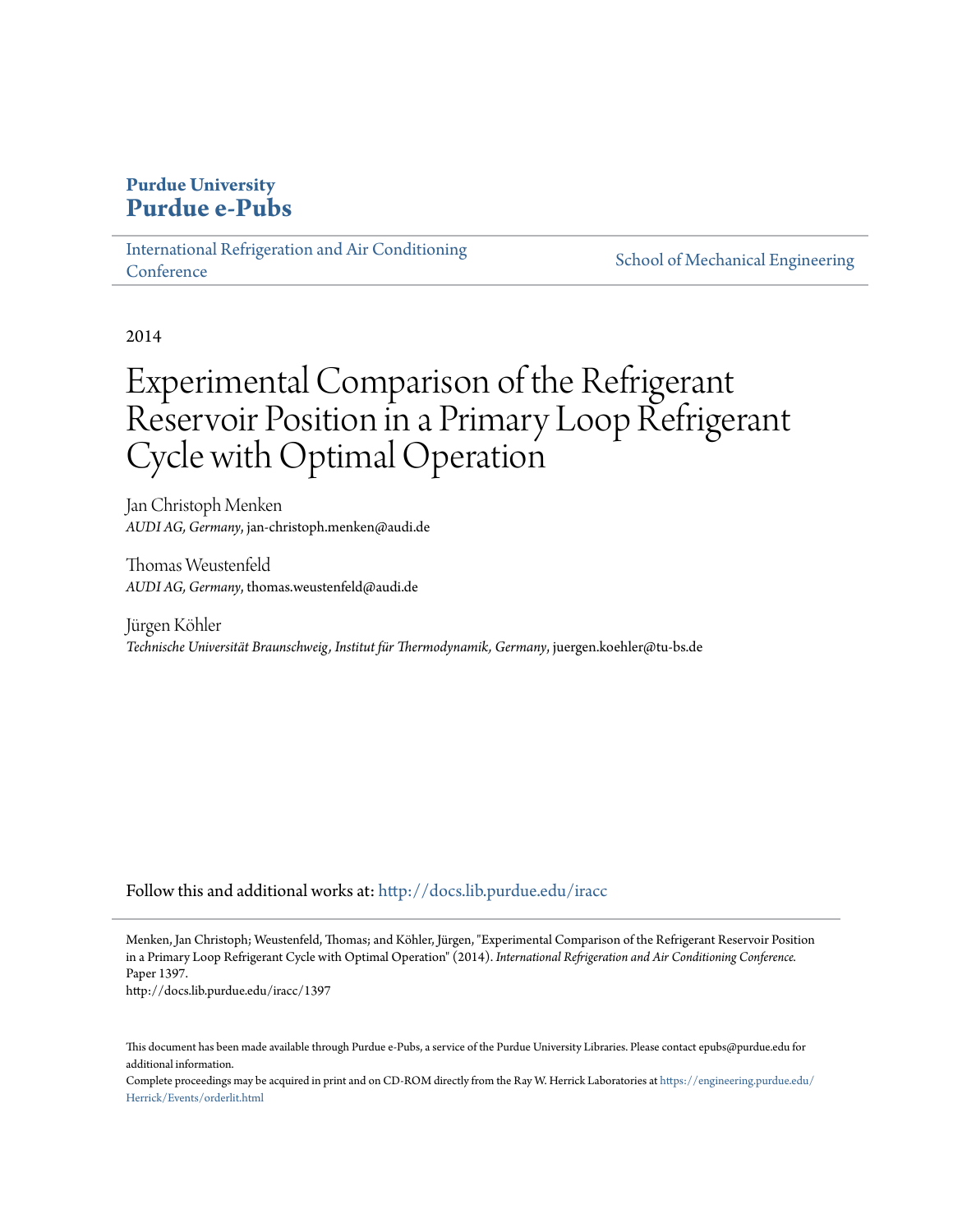# **Experimental Comparison of the Refrigerant Reservoir Position in a Primary Loop Refrigerant Cycle with Optimal Operation**

Jan Christoph MENKEN<sup>1\*</sup>, Thomas A. WEUSTENFELD<sup>1\*</sup>, Juergen KOEHLER<sup>2</sup>

 $<sup>1</sup>$  AUDI AG,</sup>

Ingolstadt, Germany Contact Information (jan-christoph.menken@audi.de, thomas.weustenfeld@audi.de)

<sup>2</sup> TU Braunschweig, Institute of Thermodynamics Braunschweig, Germany Contact Information (juergen.koehler@tu-bs.de)

\* Corresponding Author

# **ABSTRACT**

Recent attempts to find energy-efficient thermal management systems for electric and plug-in hybrid electric vehicles have led to secondary loop systems as an alternative approach to meet dynamic heating and cooling demands and reduce refrigerant charge. As such, a thorough understanding of the vapor compression cycle, which serves as the central thermal supply unit, is required. In addition to design considerations concerning the type and size of components such as the heat exchangers or compressor, the refrigerant reservoir choice between a high pressure receiver or a low pressure accumulator is critical for energy-efficient operation under varying operation conditions. In this work, two possible positions of the accumulator/receiver are experimentally examined and optimal control is applied. Therefore, either the superheating at the compressor inlet or outlet of the receiver system or the subcooling at the condenser outlet of the accumulator system are chosen as control variables and adjusted by an electrical expansion valve. Experimental results based on a simple automotive R134a primary loop system containing a scroll compressor are presented. Comparing these two different systems with a receiver or an accumulator, a receiver system shows a slightly higher COP under the examined operation conditions when operated optimally. However the receiver/accumulator position has a nonnegligible impact on high and low pressure itself resulting in an advantage for the accumulator system in a cold winter scenario.

# **1. INTRODUCTION**

As secondary loop systems become a viable alternative approach for automotive thermal management systems, fundamental design requirements concerning the primary vapor compression cycle need to be specified. The concept of a secondary loop refrigeration system can be found in various fields of application. Wang et al. (2010) offer an extensive review on secondary loop refrigeration systems including performance and risk assessment of flammable refrigerants. Recently, much research has been performed regarding automotive applications in this field. Ghodbane et al. (2007) present a secondary loop system with the HFC refrigerant R152a. Kowsky et al. (2012) demonstrate a hermetic encapsulated central thermal management unit for the use in electric and hybrid vehicles using the battery waste heat as energy source during heat pump mode. The occurring energy storage effects in such systems can even be increased by the addition of phase change materials in the secondary loops (Lemke et al., 2012). This work focuses on the examination and design of a simple automotive primary refrigerant loop containing a compressor, a condenser, an expansion valve, an evaporator and a refrigerant "reservoir". The goal of this work is to provide guidance whether an automotive primary loop refrigerant cycle for secondary loop applications should be equipped with a high pressure reservoir (so-called receiver) or low pressure reservoir (so-called accumulator), however, the procedure can be transferred to non-automotive applications as well.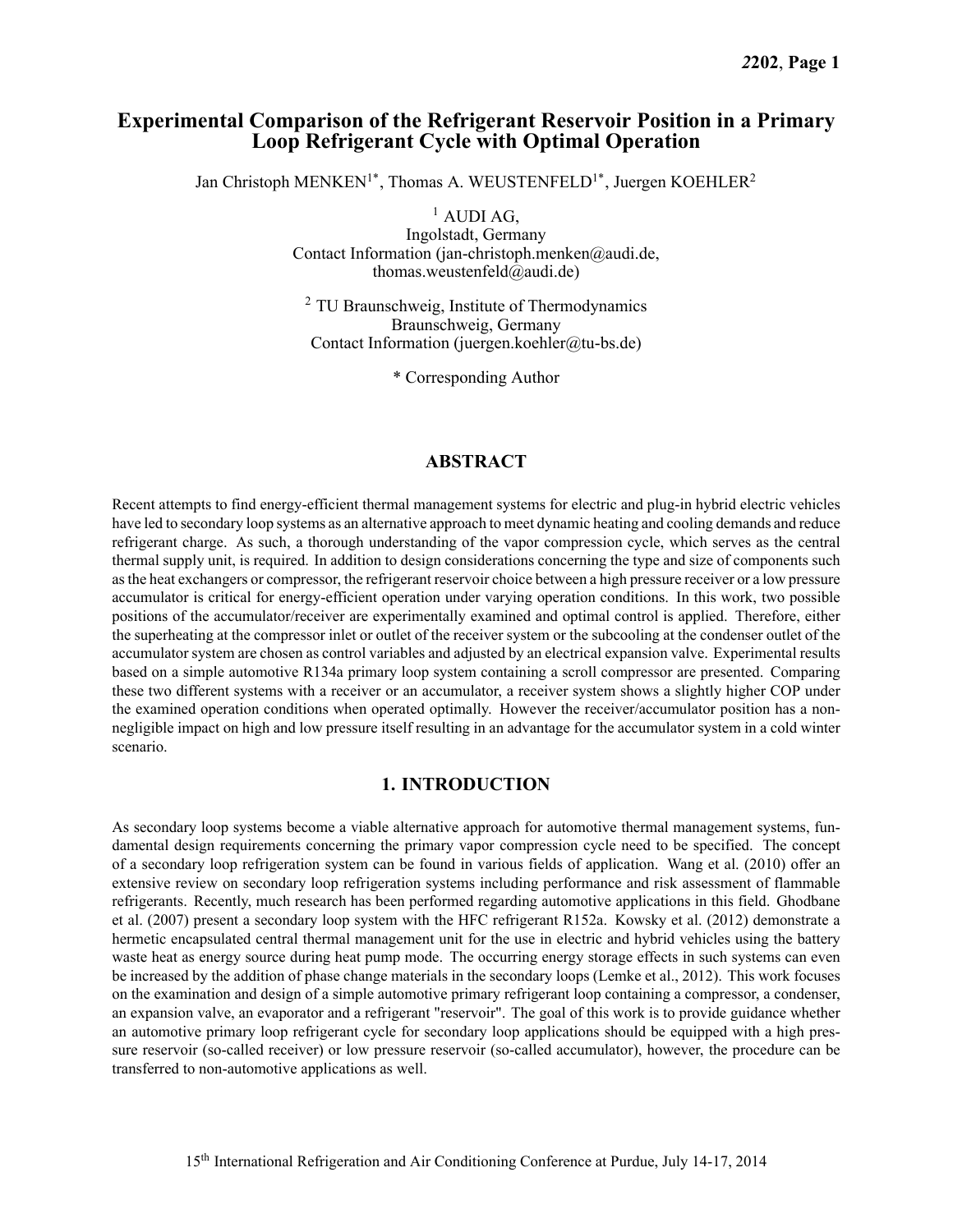Jensen and Skogestad (2007) identify the five steady state degrees of freedom (DOF) from a control, operational and design point of view for a simple vapor compression cycle as follows:

- (a) compressor power and design
- (b) effective heat transfer in condenser (including UA-values)
- (c) heat transfer in evaporator (including UA-values)
- (d) active refrigerant charge in cycle
- (e) choke valve opening

Referring to this list, the compressor power (a) results from a given cooling or heating duty and both condensation (b) and evaporation (c) are limited by their heat exchanger design, therefore only the active refrigerant charge (d) and the valve opening (e) are discussed as the two remaining DOF. However, considering weight- and cost-reduction goals in automotive refrigerant cycles, active charge control is not further discussed in this study due to its additionally required valve. Therefore, the two designs shown in figure 1 will be evaluated in the following, distinguished only by the position of the refrigerant reservoir, which is used for regulating the amount of refrigerant inside the cycle under varying operation conditions. The high pressure receiver is positioned at the condenser outlet and, assuming ideal components,



**Figure 1:** Evaluated system designs with either receiver (A) or accumulator (B).

passes saturated liquid refrigerant to the expansion valve. In contrast, an ideal low pressure accumulator is positioned at the evaporator outlet avoiding superheating and transferring only saturated vaporous refrigerant to the compressor. At steady state conditions, both receiver and accumulator should contain a vapor-liquid equilibrium.

# **2. METHODS**

#### **2.1 Controlled Variables**

A schematic of the control system is shown in figure 2. Assuming given flow rates of secondary fluids at the heat exchangers, the compressor speed is used to fulfill load requirements while the electronic expansion valve (EEV) is used either to control the superheat temperature at compressor inlet or outlet in the receiver system or subcooling temperature at the condenser outlet in the accumulator system (equations 1-3).

$$
\Delta T_{\text{sup}} = T_1 - T_{\text{sat,var}}(p_1) \tag{1}
$$

$$
\Delta T_{dsh} = T_2 - T_{sat, vap}(p_2) \tag{2}
$$

$$
\Delta T_{sub} = T_{sat,liq}(p_3) - T_3 \tag{3}
$$

Generally, several variables could be used as a controlled variable for system optimization. However, superheating as well as subcooling have been proven in practice and can be directly applied. Additionally, subcooling ensures the exploitation of the entire condensation enthalpy (Jensen and Skogestad, 2007). As the vapor compression cycle is used as both a refrigeration and heat pump device, depending on the load case either the cooling power  $\dot{Q}_{cool}$  or heating power  $\dot{Q}_{heat}$  is controlled by a PI controller by adapting the compressor speed *n* accordingly. Cooling and heating power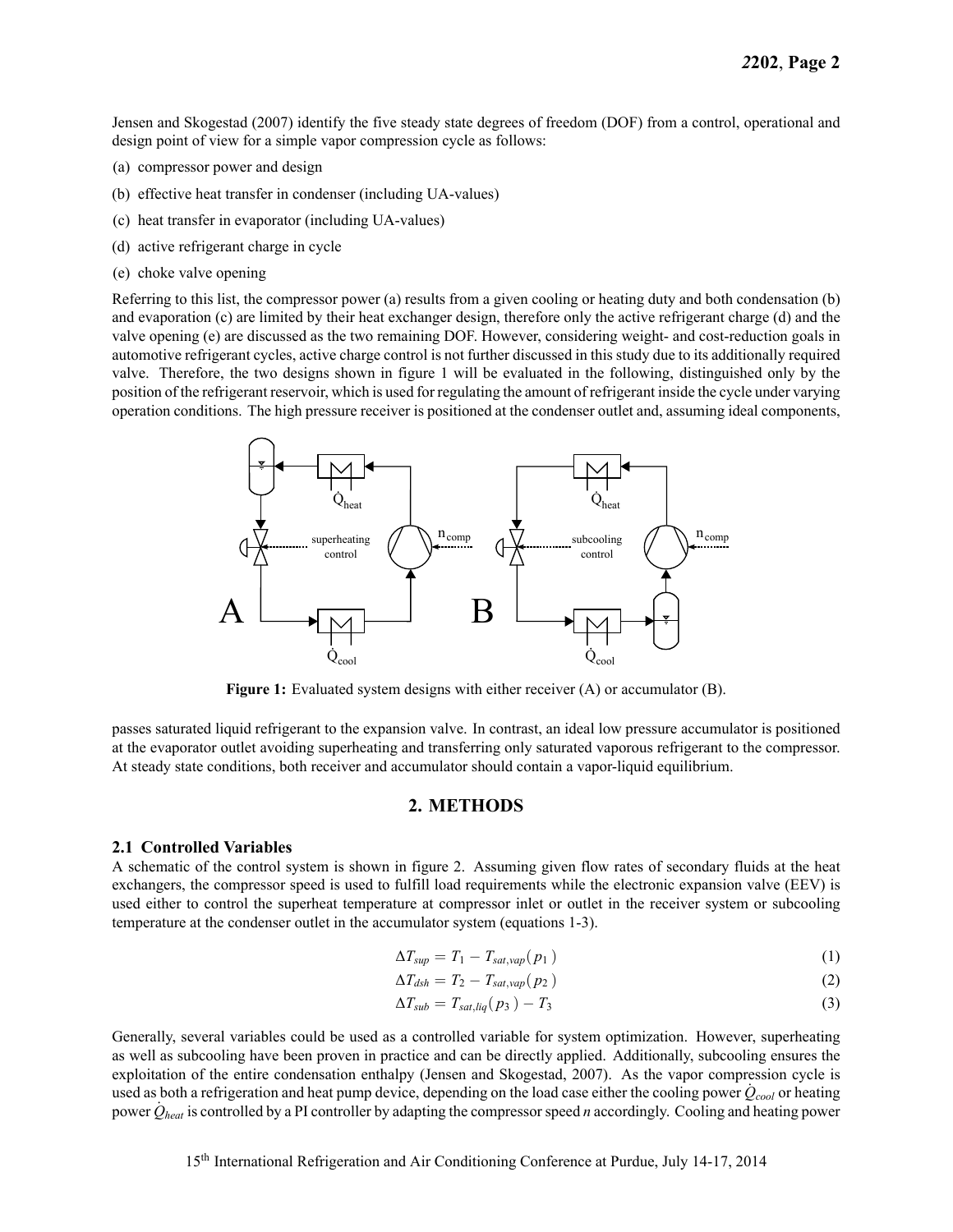on the coolant side (see figure 2, left) are calculated using measured coolant mass flow rates (*m*˙ ) and temperatures at heat exchanger inlet (*T*) and outlet (*T ′* )

$$
\dot{Q}_{cool} = \dot{m}_e c_{p,e} (T'_e - T_e)
$$
\n(4)

$$
\dot{Q}_{heat} = \dot{m}_c c_{p,c} (T_c' - T_c). \tag{5}
$$

Every refrigeration or heat pump system should be compared at similar loads as the desired system output (either cooling power or heating power) should be provided using minimal energy consumption. Therefore it is necessary to keep  $Q_{cool}$  or  $Q_{heat}$  at a defined target value during all experiments. An important indicator for vapor compression cycles is the Coefficient of Performance (COP), defined as follows depending on the load case:

$$
COP_{cool} = \dot{Q}_{cool}/P_{comp} \tag{6}
$$

$$
COP_{heat} = \dot{Q}_{heat} / P_{comp}.\tag{7}
$$

Because mass flow measurement is not suitable for mass produced systems, thermal power control (instead of temperature control) is only suitable in a testing environment. The load demand is satisfied by the rotational speed of the compressor. For given inflow temperatures and mass flow rates this means the remaining degree of freedom given by the EEV opening should be used to optimize the operating point by minimizing required compressor power, even under varying operation points during one measuring set.



**Figure 2:** Basic control concept: The compressor speed *n* is used to fulfill load requirements (cooling power or heating power) while the electronic expansion valve is used either to control superheat Δ*Tsup*, discharge superheat  $\Delta T_{dsh}$  or subcooling  $\Delta T_{sub}$  depending on the system configuration

#### **2.2 Test Bed**

The test bed used for the experiments consists of a primary R134a refrigeration cycle. To provide constant inlet conditions over a broad range of operation, the coolant side of the test bed is equipped with electric heaters for increasing the temperature as well as cooling units to lower the coolant's temperature. A 50/50 mixture of water and glycerol-based coolant additive is used as coolant in the secondary loops. To minimize installation space and reduce thermal losses, the primary cycle features a compact design. Additionally, all tubes and hoses are insulated. Two automotive plate heat exchangers are used as the evaporator and condenser consisting of 28 and 61 plates respectively. The electronic expansion valve (EEV) with a maximum cross-sectional diameter of 3.5mm varies the cross-sectional area in a range of approximately 1800 steps. The test bed is equipped with a 34*cm*<sup>3</sup> commercially available automotive electrical scroll compressor. In contrast to wobble or swash-plate piston compressors, scroll compressors exhibit a higher volumetric efficiency. Because of the operation at higher rotation speed, its displacement volume can be made smaller while achieving the same mass flow rate which leads to a more compact design and lighter weight (Zeng et al., 2001; Gerken and Calhoun, 2000). It should be noted that the compressor's power electronics are flooded with the inlet refrigerant for cooling. This results in a post heat exchanger evaporation caused by the thermal losses of the compressor and means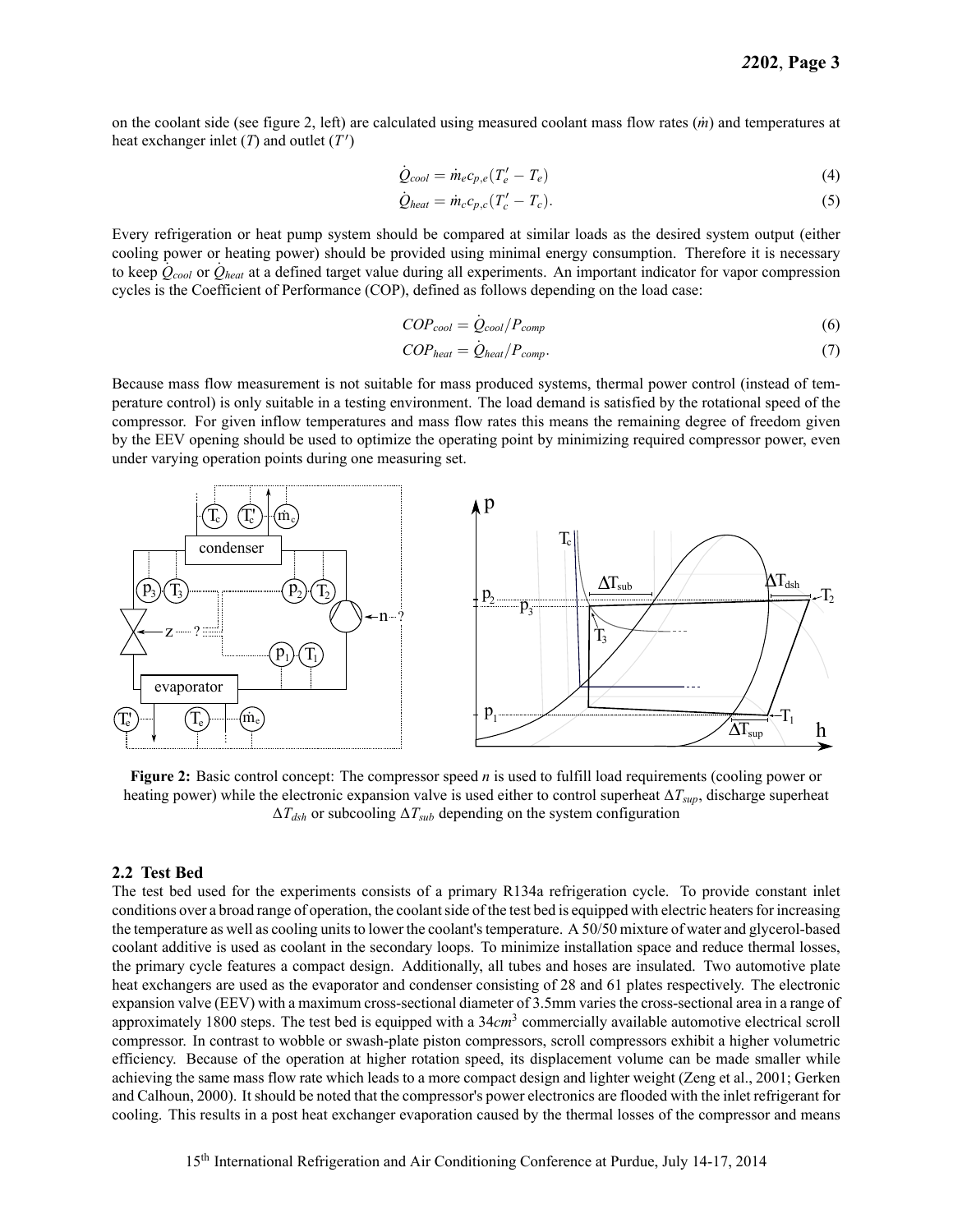that the measured pressure and temperature at the compressor inlet do not describe the state of the refrigerant entering the scroll spiral but rather the inlet condition entering the component. Figure 3 details the inner refrigerant flow of the receiver and accumulator. Not only is the compressor inlet state influenced by the internal component cooling, but also by the design of the accumulator. In order to ensure a sufficient oil flow rate in the refrigerant cycle, the J-tube within the accumulator has an oil bleed hole at the bottom. As oil deposition occurs at the bottom of the accumulator, the gaseous refrigerant enters the J-tube and carries away a mixture of oil and liquid refrigerant at the oil bleed hole, therefore the vapor quality of the refrigerant at the accumulator outlet is unsaturated gas (Raiser et al., 2006) as some liquid refrigerant is always transferred towards the compressor. In contrast, the refrigerant at the receiver outlet refrigerant is assumed as saturated liquid. In this test bed, both the receiver's and accumulator's inner volume are approximately 200*cm*<sup>3</sup> .



**Figure 3:** Design of receiver and accumulator in refrigerant cycle (excluding dryer elements)

It has to be mentioned, that all experiments are limited by the test bed constraints given in table 1. At certain operation points, this can lead to a restricted performance or non optimal operation. All measurements are sampled every 0*.*1*s* and smoothed by a moving average filter with window size 100 in order to remove measurement noise. Filtering is also applied before calculating variances.

| <b>Table 1:</b> Test bed constraints |         |                      |       |                       |  |  |  |  |
|--------------------------------------|---------|----------------------|-------|-----------------------|--|--|--|--|
|                                      |         | T <sub>2</sub>       | $\lt$ | $130^{\circ}C$        |  |  |  |  |
|                                      |         | $p_2$                |       | $< 28 \times 10^5 Pa$ |  |  |  |  |
| $0.9 \times 10^5 Pa$                 | $\,<\,$ | $p_1$                |       |                       |  |  |  |  |
| $0\%$                                |         | $Z_{\rho\rho\gamma}$ |       | $100\%$               |  |  |  |  |
| 13Hz                                 |         | $n_{comp}$           |       | 133Hz                 |  |  |  |  |

#### **2.3 Refrigerant Charge Determination**

To guarantee a meaningful comparison of operation efficiency, each system's refrigeration charge must be determined. Generally, the lowest charge possible that is sufficient at high cooling loads is preferred (Poggi et al., 2008). For charge determination in this work, coolant at a temperature of 40*◦C* at the condenser and 40*◦C* at the evaporator inlet is provided in order to represent high cooling loads. As low refrigerant charge restricts desired heating or cooling loads, the compressor speed is fixed at 75*Hz* for simplification reasons. Initially, each system is charged with 100*g* of refrigerant and successively increased by 30g-40*g* every 5 minutes. Due to the different system designs, the R134a refrigerant charge is determined as follows:

- **Receiver system (A):** The input value for the superheat controller is set to a value of  $\Delta T_{sup} = 5K$ . As the refrigerant charge is too low, superheating settles at around 55*K* with a maximum EEV cross-sectional area. As more refrigerant is added to the system, the superheat decreases and the EEV begins to operate in its control range. Overfilling results in subcooling and a significant pressure rise.
- **Accumulator system (B):** The EEV opening is set to  $z_{\text{eev}} = 65\%$  which would lead to a subcooling of approximately 5*K* in an appropriately charged cycle. At low refrigerant charge, no subcooling but very large superheating can be detected. The more refrigerant is added to the system, the more the subcooling increases and the superheating decreases. At  $\Delta T_{sub} \approx 5K$ , the desired subcooling is set to 5*K* by the EEV controller. Overfilling then leads to a maximum EEV cross-sectional area. Therefore,  $\Delta T_{sub} = 5K$  can no longer be maintained and increases.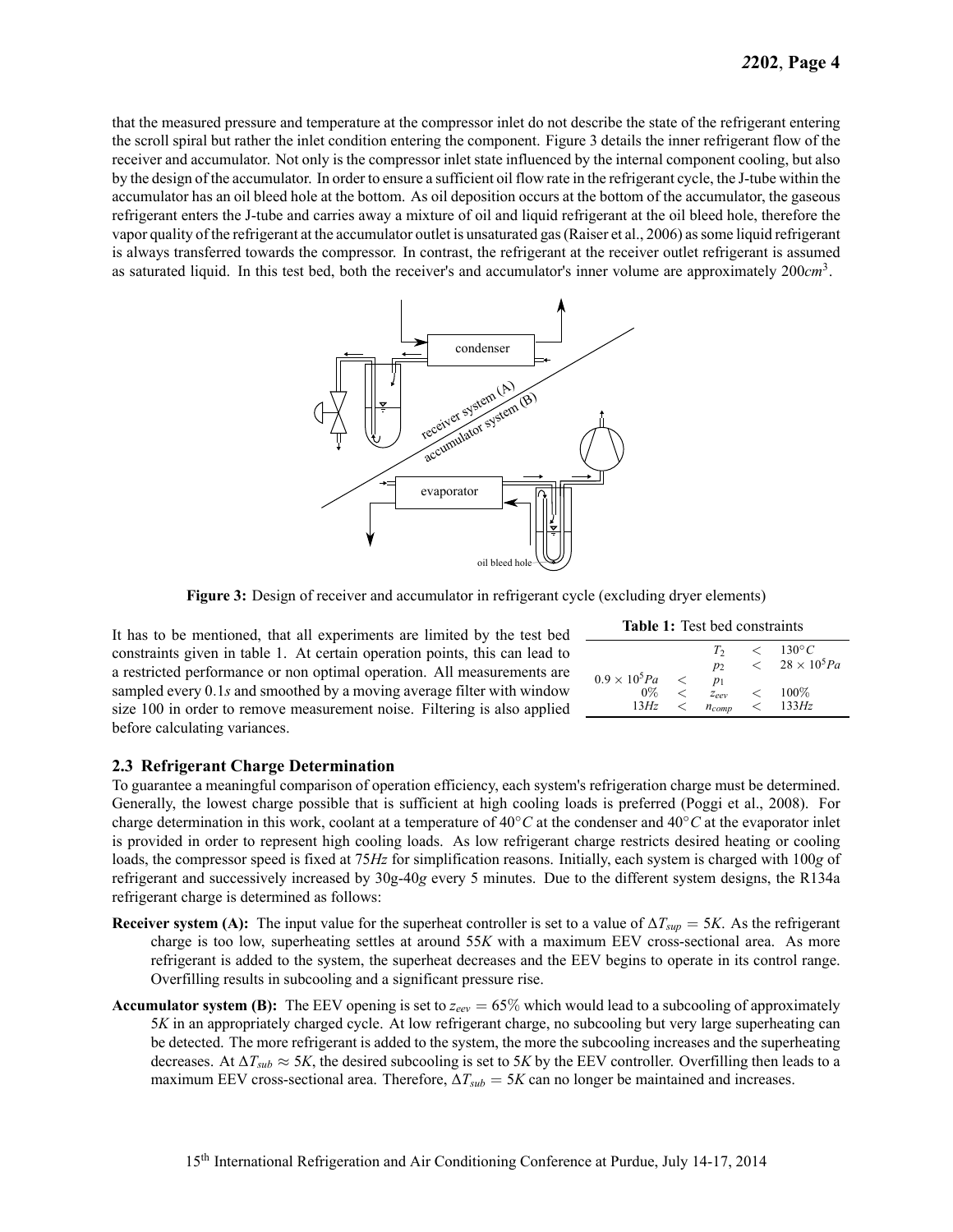Figure 4 shows the high pressure, *COPcool* and EEV opening of the receiver and accumulator system. As visualized by a plateau of constant pressure, filling of the refrigerant reservoir marginally affects any refrigerant state of the cycle except the actual filling level within the receiver or accumulator. Assuming an ideal refrigeration charge lying near the center of each plateau, no significant difference in refrigerant charge between the systems can be detected. Therefore, the receiver and accumulator system for this work will be charged with a refrigerant mass of 510*g*. It seems that similar inner volumes of the two different reservoirs result in comparable refrigerant charges. The amount of refrigerant is not further investigated; however it must be noted that the refrigerant charge has significant influence on system performance (Cho et al., 2005) and even the optimal operation point in terms of superheat/subcooling may change depending on the refrigerant charge.



**Figure 4:** Comparison of high pressure *p*2, *COPcool* and relative valve opening *zeev* of both systems for increasing overall refrigeration charge. The chosen charge is marked near the center of the high pressure and *COPcool* plateau.

#### **2.4 Evaluated Use Cases**

Due to the fact that an automotive thermal management system is exposed to various environment conditions over the course of a year, different parameters such as temperature, relative humidity and solar radiation must be taken into account. As the coolant-side heat exchanger inlet and outlet can be regarded as the primary cycle's system boundaries, coolant at constant temperature and mass flow rates enters the evaporator and condenser for comparison purpose. Both systems are then evaluated under defined operation conditions assuming steady state operation of a battery electric vehicle in European winter, reheat and summer mode:

**winter mode:** At  $T_{amb} = -5^\circ C$ , the waste heat of the battery or power electronics is applied as a heat source for the refrigeration cycle which is used as a heat pump. Insufficient waste heat must be compensated by an additional electric heater. As the passenger compartment demands constant heating, the output condensation energy  $\dot{Q}_{heat}$  is kept constant.

**reheat mode:** At moderate ambient temperature  $T_{amb} = 15$ °C and a relative humidity of  $\Phi_{amb} = 50\%$  the moist air entering the passenger compartment is cooled below its dew point leading to condensation. Thereafter, the saturated air is reheated. For simplicity, the vapor compression cycle is assumed to provide a high and low temperature level to realize a reheat. The cooling load  $\dot{Q}_{cool}$  is kept constant, resulting in a COP-coupled overaccomplished heating load *Q*˙ *heat*.

**summer mode:** At  $T_{amb} = 35\degree C$  the primary cycle's evaporator provides chilled coolant which fulfills the constant cooling load  $\dot{Q}_{cool}$  of the passenger compartment.

**Table 2:** Use cases derived from simple cabin load simulation.

| Variable           | Winter | Summer | Reheat |
|--------------------|--------|--------|--------|
| $T_e$ [°C]         | 10     | 11     |        |
| $T_c$ [°C]         | 40     | 40     | 27.5   |
| $Q_{cool}$ [W]     |        | 2000   | 1000   |
| $Q_{heat}$ [W]     | 3600   |        |        |
| $m_e$ [kg/s]       | 0.1    | 0.1    | 0.1    |
| $\dot{m}_c$ [kg/s] | 0.1    | 01     | 01     |

Table 2 summarizes the heat exchanger's inlet conditions derived from simple cabin load simulations of the three use cases. The assumed passenger cabin loads do not include any transient behavior but only the predicted steady state heating or cooling loads. In order to benchmark absolute energy savings, the compressor energy consumption for all three use cases are averaged with weighting factors based on average European weather data and driving behavior for each scenario, calculated to  $\omega_{\textit{summer}} = 0.12$ ,  $\omega_{\textit{reheat}} = 0.68$  and  $\omega_{\textit{winter}} = 0.2$ . These estimates are based on the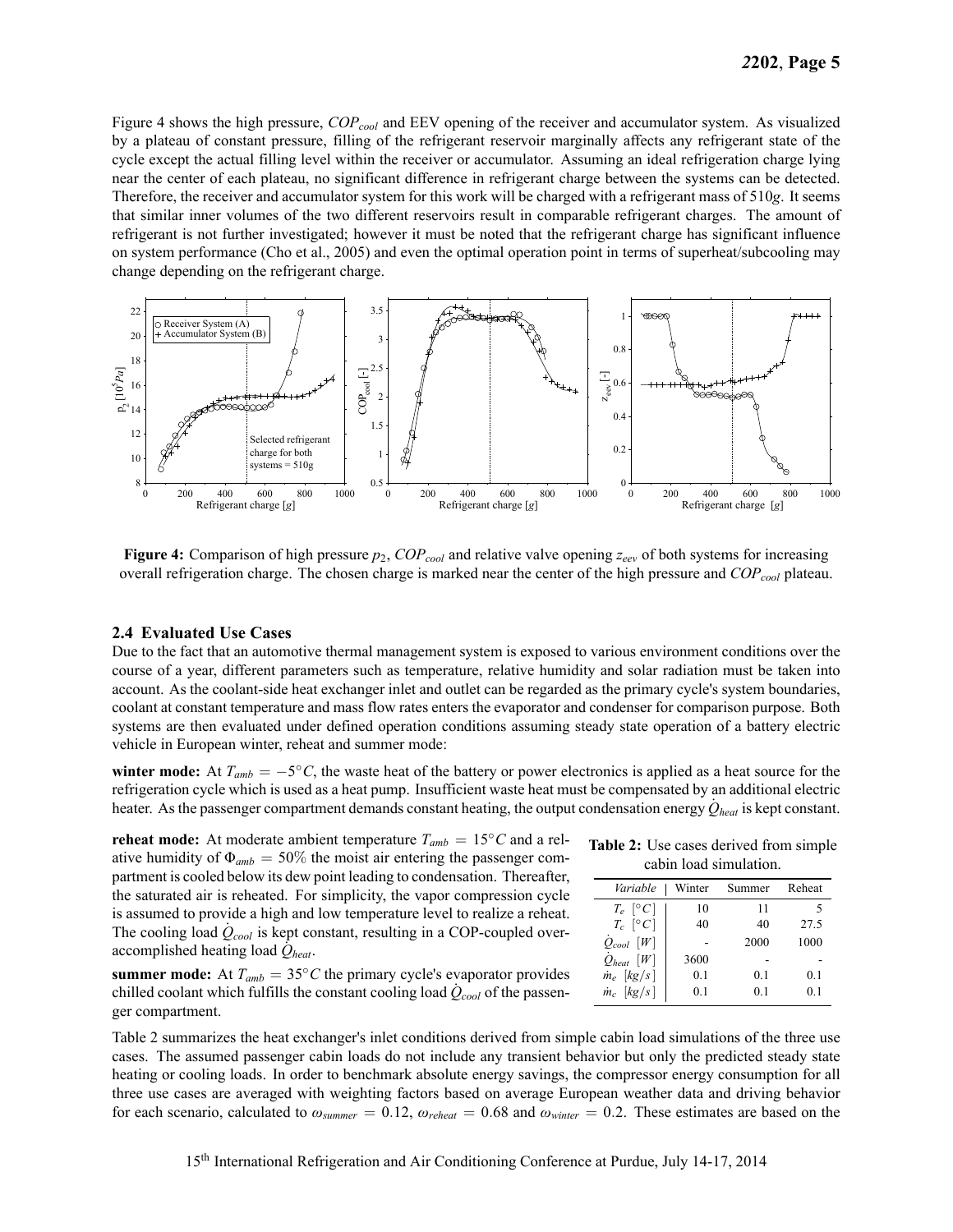temperature distributions of selected European capitals.

#### **3. RESULTS**

#### **3.1 Optimal operation**

In this section, the results of optimal operation in terms of optimal subcooling and optimal superheating are presented for both possible system configurations: a vapor compression cycle containing a high pressure receiver (system A) or a low pressure accumulator (system B).



**Figure 5: Left:** Superheating and energy efficiency (*COPcool*) for the receiver system (A). **Right:** Subcooling and energy efficiency (*COPcool*) for the accumulator system (B). The EEV is closed at very slow speed with a 1% change of the opening every 72 minutes (A) / 10 minutes (B) keeping inflow temperatures (*T<sup>e</sup>* = 5 *◦C*, *T<sup>c</sup>* = 27*◦C*), coolant mass flow rates (both 0.1 kg/s) and cooling power ( $\dot{Q}_{cool} = 1000W$ ) constant (reheat case).

In order to verify the existence of an optimal operating point for both system configurations, the expansion valve is closed successively while maintaining constant boundary operating conditions and load: during the experiment, the inlet temperatures and inlet coolant mass flow rates for both heat exchangers are kept constant at  $T_e = 5 °C$ ,  $T_c = 27 °C$ and  $\dot{m}_{e/c} = 0.1 \text{ kg/s}$  with a standard deviation of  $0.1^{\circ}C$  for the condenser and  $0.4^{\circ}C$  for the evaporator inlet flow temperature as well as 1*.*3 <sup>g</sup>*/*<sup>s</sup> (1*.*3%) for both the evaporator and condenser coolant mass flow rate. Cooling power is maintained at 1000*W* with 40W (4%) standard deviation. In order to eliminate dynamic effects, the expansion valve opening is altered very slowly. This results in a 1% change in cross-sectional area approximately every 72 minutes for the low pressure accumulator system and every 10 minutes for the high pressure receiver system. Different EEV opening speeds are selected to account for different sensitivities of subcooling and superheating.

The results for the reheat use case are exemplarily shown in figure 5. For the receiver system (A), it can be observed that an optimal EEV position exists for the selected operating conditions expressed by a maximum *COPcool*. However, optimal operation is reached before superheating Δ*Tsup* at evaporator outlet is measured above 0*K*. Consequently, the measured state at compressor inlet (component inlet - not spiral inlet) is still unsaturated. Figure 5 also shows that the optimal operating point in terms of discharge superheat Δ*Tdsh* is situated around 18*K*. The results agree e.g. with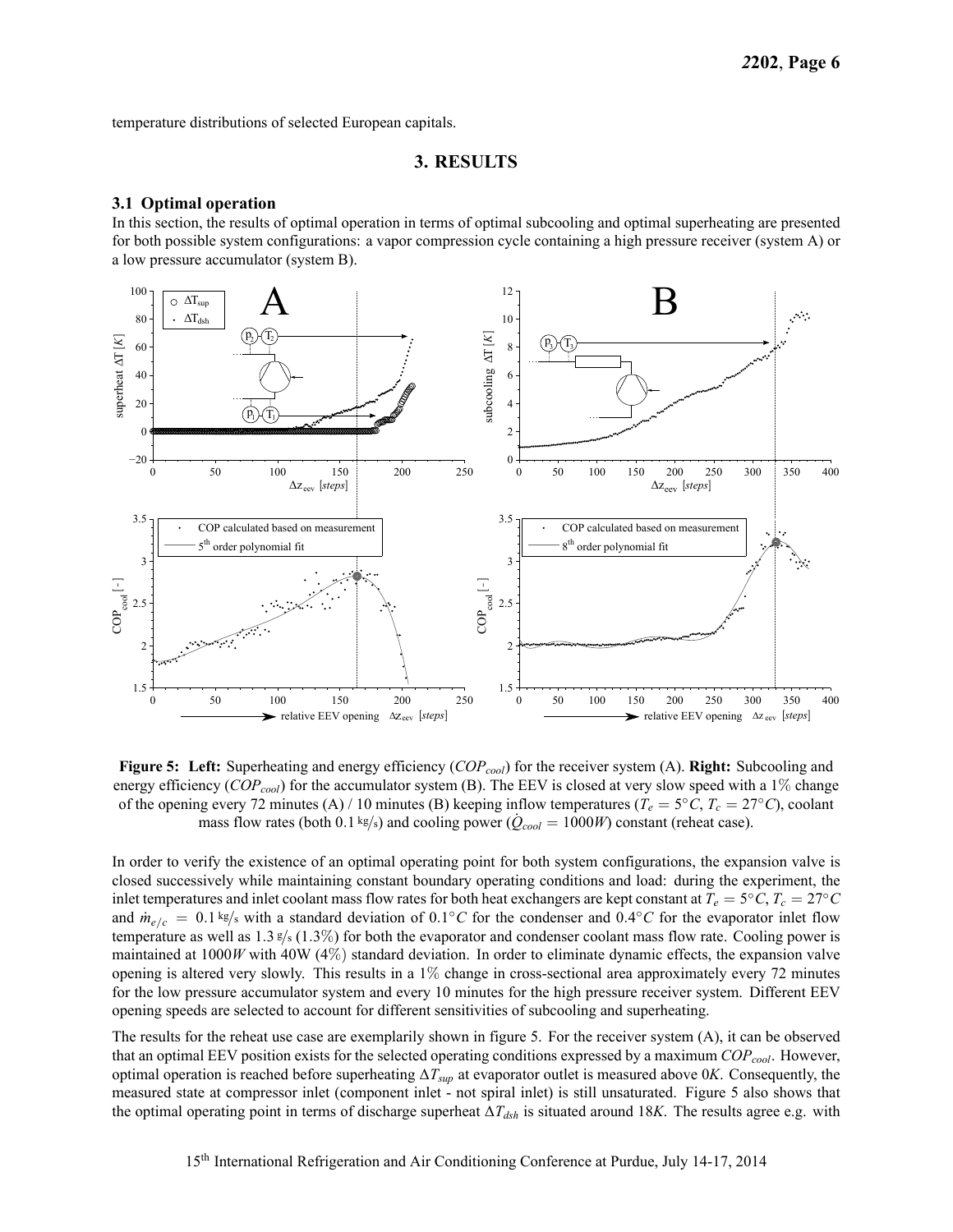Tanawittayakorn et al. (2012), showing that discharge superheat control can result in better performance for certain types of compressors (especially high pressure shell type hermetic compressors). For the accumulator system (B), the optimal operation is achieved when  $\Delta T_{sub}$  is close to 8*K*. The existence of such optimal subcooling, which is different from 0*K*, is discussed generally in Jensen and Skogestad (2007) and experimentally in Pottker and Hrnjak (2012).

|                                                        |                |            |            |                                                                         |         | <i>Receiver System (A)</i> $[k = 1]$ <i>Accumulator System (B)</i> $[k = 2]$ |            |            | Correlations $c_{i,k}$ |         |         |                                 |
|--------------------------------------------------------|----------------|------------|------------|-------------------------------------------------------------------------|---------|------------------------------------------------------------------------------|------------|------------|------------------------|---------|---------|---------------------------------|
|                                                        | j↓∣            | $i=1$      |            | $i = 2$ $i = 3$ $i = 4$ $i = 1$ $i = 2$ $i = 3$ $i = 4$ $k = 1$ $k = 2$ |         |                                                                              |            |            |                        |         |         | $ c_{i,k} $                     |
| $T_e \, [^\circ C]$                                    | $x_1$          | 25.16      | 10.38      | 14.99                                                                   | 5.00    | 25.12                                                                        | 10.41      | 15.00      | 5.00                   | $-32%$  | $8\%$   | $\overline{\phantom{a}}$        |
| $T_c \, [^\circ C]$                                    | x <sub>2</sub> | 52.00      | 40.00      | 35.00                                                                   | 27.51   | 52.00                                                                        | 40.00      | 35.00      | 27.51                  | 9%      | 44%     |                                 |
| $Q_{cool}$ [W]                                         | $x_3$          | $-2614.11$ | $-2022.39$ | -1437.14                                                                |         | $-999.78$   $-2564.43$                                                       | $-1947.37$ | $-1394.52$ | $-999.59$              | $-22\%$ | $-55\%$ |                                 |
| $Q_{heat}$ [W]                                         | $x_4$          | 4499.59    | 3598.55    | 1900.88                                                                 | 1420.43 | 4500.88                                                                      | 3600.64    | 1898.44    | 1597.91                | 37%     | 65%     |                                 |
| $P_{comp}$ [W]                                         | $x_{5}$        | 1997.02    | 1626.08    | 464.40                                                                  | 295.68  | 2051.05                                                                      | 1621.01    | 477.30     | 313.20                 | 46%     | 70%     |                                 |
| $n_{comp}$ [Hz]                                        | $x_6$          | 70.76      | 79.17      | 23.91                                                                   | 22.45   | 63.41                                                                        | 63.51      | 24.10      | 23.21                  | 64%     | 83%     |                                 |
| $z_{eev}$ [%]                                          | $x_7$          | 40.35      | 24.05      | 10.35                                                                   | 4.50    | 21.26                                                                        | 5.63       | 4.41       | 5.30                   | 25%     | 6%      | $\overline{\phantom{0}}$        |
| $p_1$ [10 <sup>5</sup> Pa]                             | $x_8$          | 2.74       | 1.72       | 3.22                                                                    | 2.36    | 3.14                                                                         | 2.00       | 3.13       | 2.38                   | $-97\%$ | $-57\%$ |                                 |
| $p_2$ [10 <sup>5</sup> Pa]                             | $x_9$          | 18.48      | 12.98      | 10.26                                                                   | 7.97    | 20.35                                                                        | 17.88      | 10.99      | 8.82                   | 15%     | 71%     |                                 |
| $\Delta T_{e-c}$ [K]                                   | $x_{10}$       | 26.83      | 29.62      | 20.01                                                                   | 22.51   | 26.88                                                                        | 29.59      | 20.00      | 22.51                  | 84%     | 90%     |                                 |
| $\Pi$ $\left[-\right]$                                 | $x_{11}$       | 6.74       | 7.56       | 3.19                                                                    | 3.37    | 6.48                                                                         | 8.95       | 3.51       | 3.71                   | 69%     | 98%     |                                 |
| $\Delta T_{\textit{sup}}^{\textit{opt}}\left[K\right]$ | $x_{12}$       | 1.51       | 1.65       | 1.04                                                                    | 1.36    | 1.44                                                                         | 1.54       | 1.04       | 1.17                   | 93%     | 87%     |                                 |
|                                                        | $k \downarrow$ |            |            |                                                                         |         |                                                                              |            |            |                        |         |         | 0.5<br>$0.0 \quad 0.25$<br>0.75 |
| $\Delta T_{dsh}^{opt}$ [K]                             | $y_1$          | 16.41      | 26.50      | 5.23                                                                    | 19.14   | 1.87                                                                         | 15.86      | 1.96       | 16.58                  | 100%    |         | System A                        |
| $\Delta T_{sub}^{opt}$<br>[K]                          | $y_2$          | 0.32       | 0.81       | 0.59                                                                    | 0.61    | 12.81                                                                        | 22.55      | 8.20       | 7.82                   |         | $-100%$ | System B                        |

**Table 3:** Optimal operation at steady state for system A and B at four defined use cases: cold winter  $(i = 1)$ , winter  $(i = 2)$ , mild winter  $(i = 3)$ , reheat  $(i = 4)$ . Controlled variables are shown in bold text.

More experiments for both systems are carried out using the same procedure in order to examine the displacement of the optimum. As winter and summer case result in similar operating points with comparable heat flows at the heat exchangers and thus do not provide additional information on the shifting of optimal superheating or subcooling, two more winter cases  $(i = 1, i = 3)$  are evaluated. The results are summarized in table 3. Additionally, correlations *c* between various system variables  $(x_j)$  and optimal operation point  $(y_k)$ , given by  $\Delta T_{dsh}^{opt}$  or  $\Delta T_{sub}^{opt}$  are obtained from

$$
c_{j,k} = \frac{1}{n-1} \sum_{i=1}^{n} \frac{(x_{i,j} - \mu_j)(y_{i,j} - \mu_j)}{\sigma_{x,j} \cdot \sigma_{y,k}}
$$
(8)

For the accumulator system (B), correlations are found between optimal subcooling  $\Delta T_{sub}^{opt}$  and compressor speed  $n_{comp}$ (83%), inlet temperature difference Δ*T<sup>e</sup>−<sup>c</sup>* (90%) and pressure ratio Π (98%). A linear correlation between pressure ratio Π and optimal discharge superheating  $\Delta T_{dsh}^{opt}$  is described by Tanawittayakorn et al. (2012) for hermetic shell type compressors. In table 3 it can be seen that these quantaties correlate (69%) for the presented system, however an even stronger correlation between  $\Delta T_{dsh}^{opt}$  and inlet temperature difference  $\Delta T_{e-c} = T_c - T_e$  can be seen (84%). The highest absolute correlation is found between  $\Delta T_{dsh}^{opt}$  and low pressure  $p_1$  (-97%). The optimal subcooling for the accumulator system (B) varies from 6*.*9*K* to 22*.*6*K* depending on the boundary conditions and shows that the optimum can differ from a subcooling of 4 *−* 5*K* as commonly applied in refrigeration applications. This points out that optimal subcooling or superheating can be predicted from measured system variables. However, a systematic analysis is necessary.

#### **3.2 Steady state system comparison**

After determining the optimal operation conditions in terms of (discharge) superheating  $\Delta T_{sun}/\Delta T_{dsh}$  and subcooling  $\Delta T_{sub}$ , both system configurations are compared at steady state based on the three defined use cases of section 2.4. Additionally, results for non-optimal operation are provided as well. This allows to relate system design to system operation. For the receiver system (A), Δ*Tsup* is set 1*K* to guarantee fully evaporated refrigerant at compressor inlet (even higher superheating is common). For the accumulator system (B),  $\Delta T_{sub} = 4.5K$  is chosen. The efficiencies for both system designs with either optimal ( $\Delta T_{dsh} = \Delta T_{dsh}^{opt}$  or  $\Delta T_{sub} = \Delta T_{sub}^{opt}$ ) or conservative non-optimal ( $\Delta T_{sup} = 1K$ or  $\Delta T_{sub} = 4.5K$ ) steady state control are shown in figure 6 for all three use cases as well as absolute combined energy savings *Pcomb* based on the weighting factors *ω* defined in section 2.4. For all cases, the high pressure receiver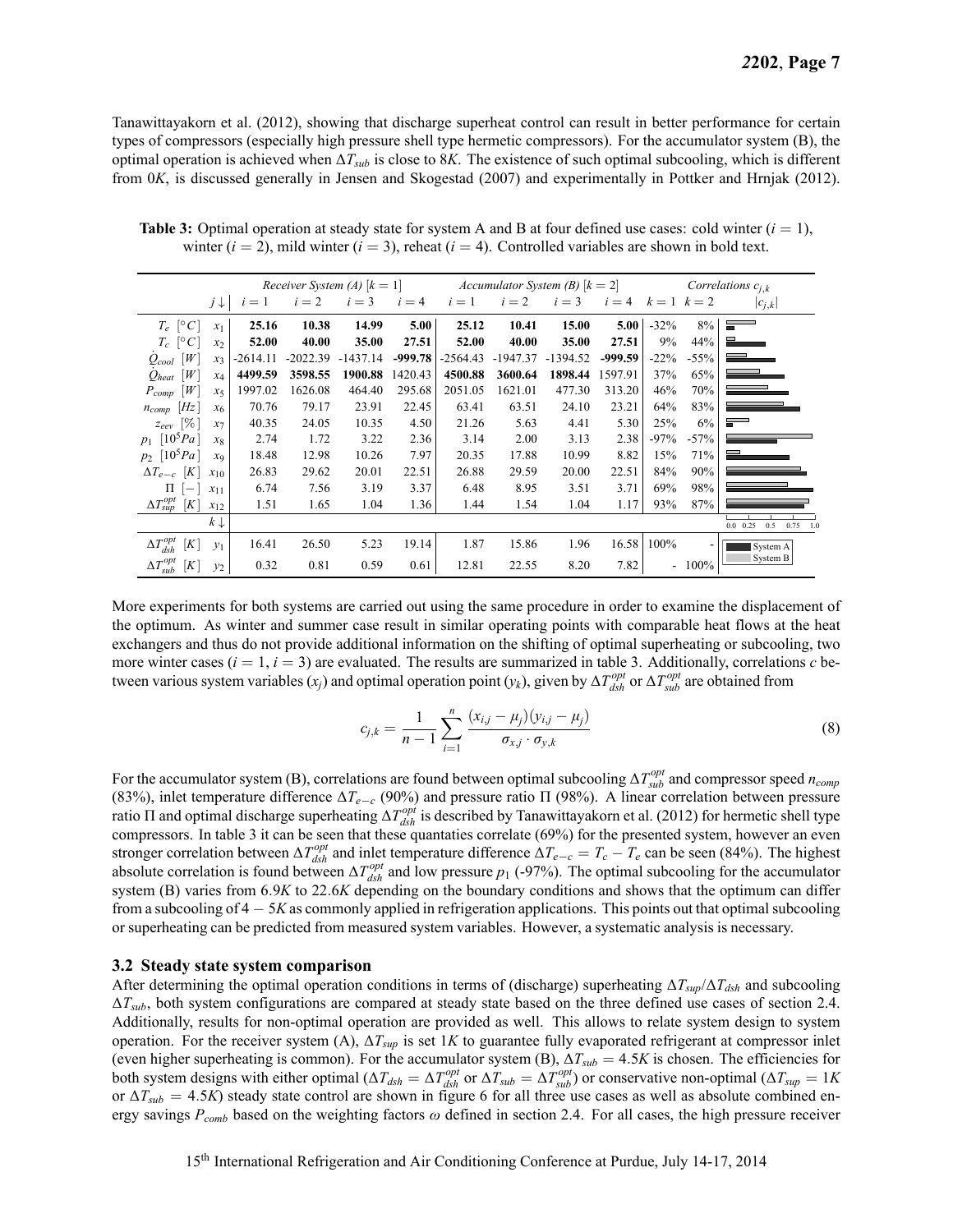system (A) at  $\Delta T_{sup} = \Delta T_{sup}^{opt}$  shows improved energy efficiency over the low pressure accumulator system (B) configuration at  $\Delta T_{sub} = \Delta T_{sub}^{opt}$ . This results in an overall combined compressor power saving of 8% for the receiver system (A).



**Figure 6:** Comparison of a simple primary loop refrigerant cycle containing a receiver or accumulator for different load cases at steady state.



**Figure 7:** System with high pressure receiver compared to a system with low pressure accumulator at the same operating point: Inflow temperatures ( $T_e = 25^\circ C \pm 0.3^\circ C$ ,  $T_c = 52^\circ C \pm 0.5^\circ C$ ), mass flow rates (both  $0.1 \text{ kg/s} \pm 0.002 \text{ kg/s}$  and heat load ( $\dot{Q}_{heat} = 4500W \pm 99W$ ) are kept constant.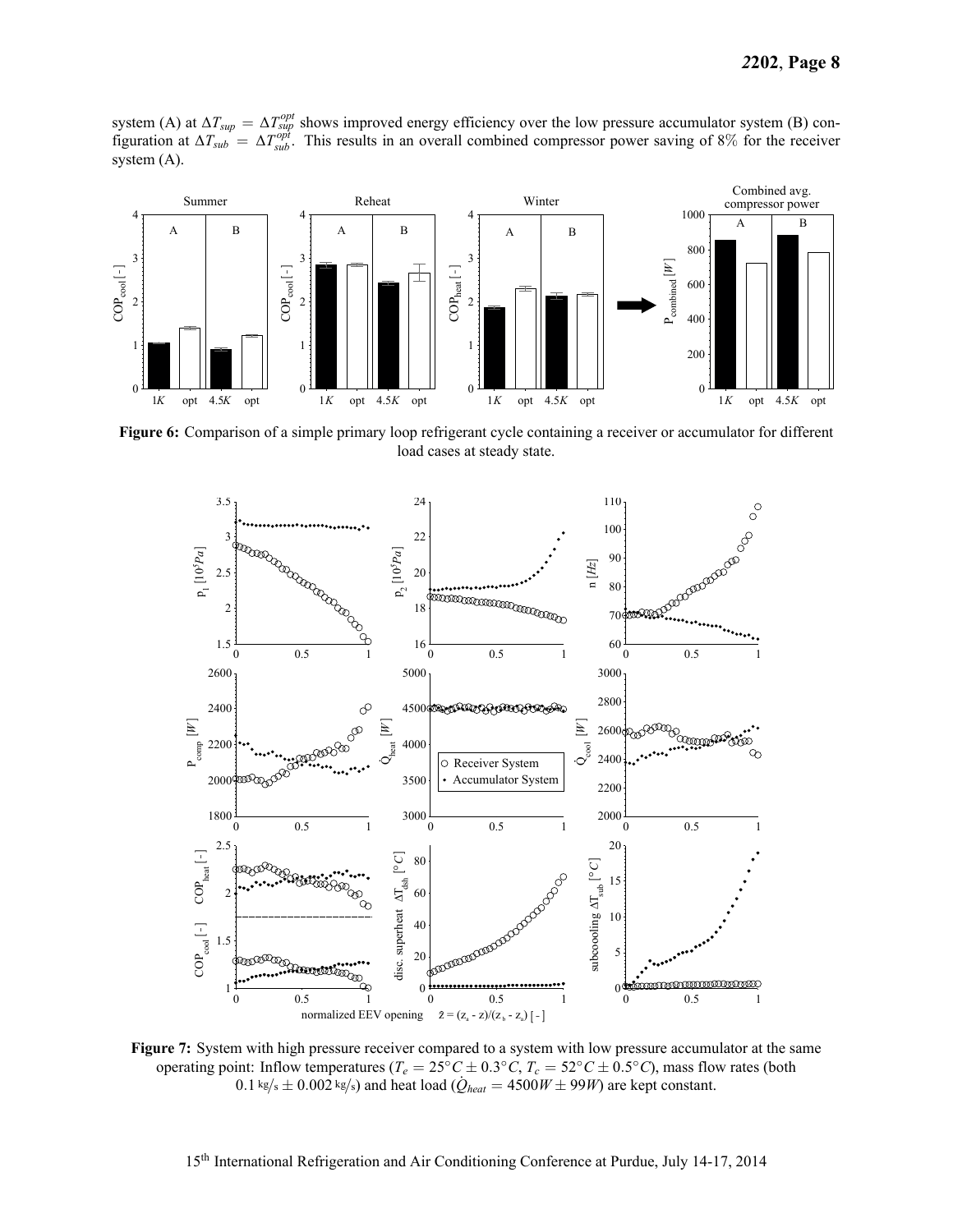Apart from efficiency evaluation, a refrigeration system is limited by several constraints potentially preventing optimal operation, which should be taken into account for a comprehensive comparison. While operating at moderate loads, operational constraints can have a high impact on the efficiency when heating or cooling load are further increased. Additionally, the more heat exchanger inlet temperatures spread apart, the more these constraints become relevant. Two cases are likely to occur: (a) maximum high pressure  $p_2$  is reached due to high load  $\dot{Q}_{cool/heat}$  and high inlet flow temperatures  $T_c$  at the condenser or (b) minimum low pressure  $p_1$  is reached due to high load  $\dot{Q}_{cool/heat}$  and low inlet flow temperatures  $T_e$  at the evaporator. In such a case, an efficient control strategy has to abandon optimal operation and instead influence high or low pressure so that the constraints ( $p_1 \geq p_{min}$  and  $p_2 \leq p_{max}$ , listed in table 1) are not violated while satisfying load requirements. Assuming a compressor controller which is regulating heating/cooling demands, the constraints can only be satisfied by adapting the EEV opening. The influence of the (normalized) EEV opening at constant operation conditions and cooling loads is shown in figure 7. The normalized EEV opening  $\hat{z}$  is given by  $\hat{z} = (z_a - z)/(z_b - z_a)$  where  $z_a$  is the maximum stable EEV opening,  $z_b$  is the minimum EEV opening that can be realised without violating any constraints and *z* is the actual opening value. Clearly, the receiver/accumulator position has a non-negligible impact on high and low pressure. For the low pressure accumulator system (B), closing the EEV will result primarily in an increasing pressure on the high pressure side. Similarly, closing the EEV of the high pressure receiver system (A) primarily results in decreasing pressure on the low pressure side. This implies an advantage for the accumulator system (B) during heat pump mode with a low temperature source, because a higher pressure on the low pressure side at constant loads permits a lower coolant inlet temperature at the evaporator without violating low pressure constraints of the vapor compression cycle. For the heat pump mode with high temperature sink, system (A) should be favored, because high pressure is the limiting variable when condenser inlet temperature increases. In summary, system (B) might be superior when heating at cold temperatures, system (A) might be superior at high temperatures and when sufficient heat at the evaporator side is available. Air conditioning mode is less affected as system operation always stays between roughly *−*5 *◦C* (required by HVAC) and 55*◦C* (limited by ambient heat exchanger) assuming ambient temperatures below 45*◦C*.

# **4. CONCLUSION**

Two very similar R134a vapor compression cycles for an automotive secondary loop system were compared applying different steady state operation schemes. The essential difference between these cycles is the placement of the refrigerant "reservoir", which is either a high pressure receiver (A) at the condenser outlet or a low pressure accumulator (B) at the compressor inlet. An internal heat exchanger or a subcooling heat exchanger were intentionally not considered in order to compare two simple systems that are as similar as possible in cost, weight and complexity. For the setup in this work, no significant difference in optimal refrigerant charge was found. Comparing a system with a receiver (A) or an accumulator (B), it is necessary to compare both systems at their respective optimal operating points. Discharge superheating  $\Delta T_{dsh}$  for system (A) and subcooling  $\Delta T_{sub}$  for system (B) are suited variables to measure optimal operation. By experimentally changing the electronic expansion valve's cross-sectional area at very slow rates, optimal values for  $\Delta T_{dsh}$  and  $\Delta T_{sub}$  were estimated, allowing comparison of both systems at their optimal operating points as well as at typical operating points common for refrigeration applications ( $\Delta T_{sup}$  close to 1*K*,  $\Delta T_{sub} = 4 - 5K$ ).

As shown in the results, a receiver system (A) shows superior overall performance compared to the accumulator system (B) under the examined use cases if the receiver system (A) is operated at the optimal discharge superheating temperature  $\Delta T_{dsh}^{opt}$ . As the implemented scroll type compressors allow suction refrigerant at a slightly unsaturated state, this is a feasible approach. However, the receiver/accumulator position has a non-negligible impact on high and low pressure making the accumulator system in a cold winter heat pump scenario preferable. Besides the impact on the refrigerant reservoir position, it has been shown that steady state operation regarding superheating or subcooling control both have a significant influence on the system's COP. Further work has to be done in order to predict these optimal operation points depending on the inlet conditions and system loads for improving the overall system's performance.